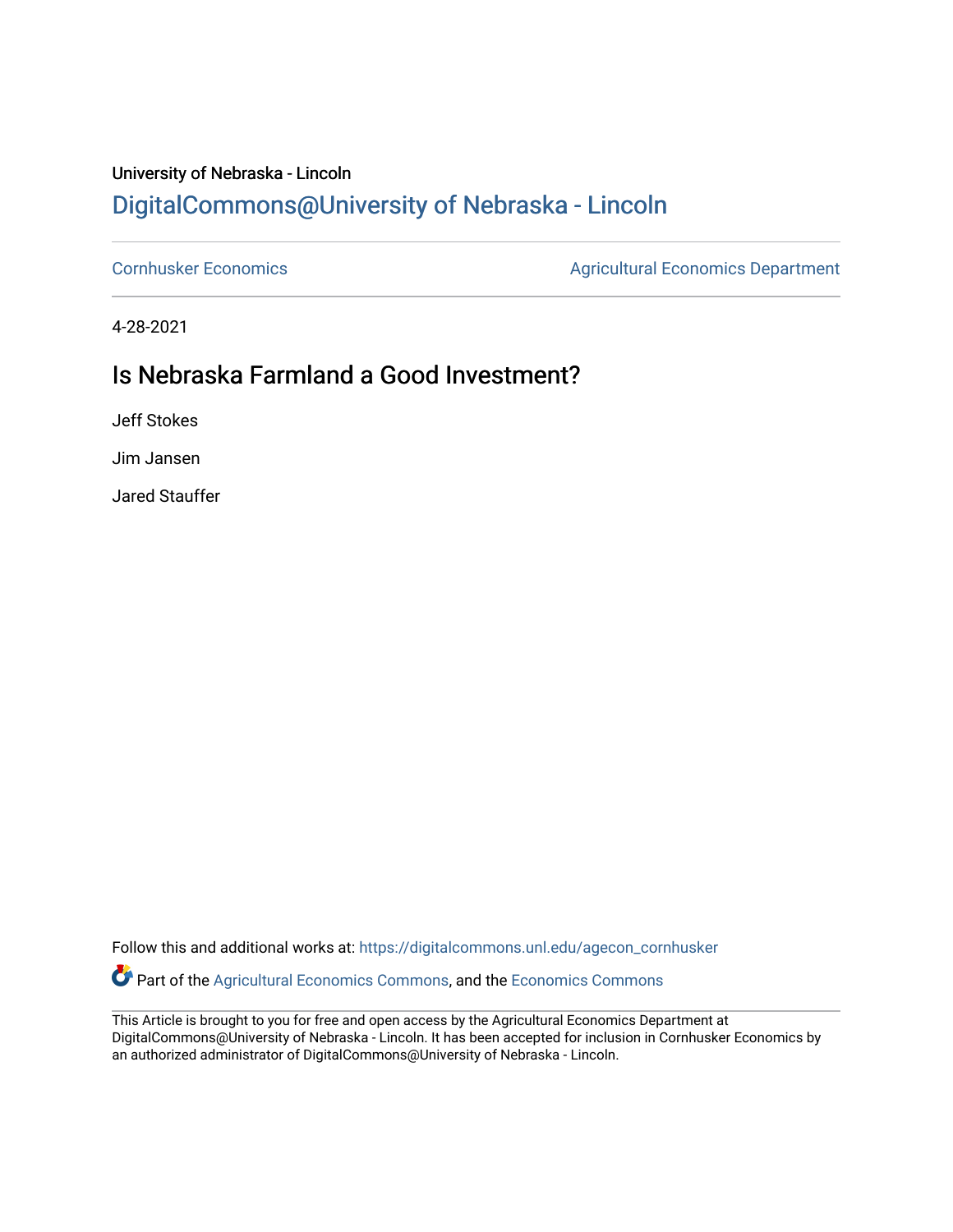agecon.unl.edu/cornhuskereconomics

# Cornhusker Economics

# Is Nebraska Farmland a Good Investment?

Economists analyze the performance of financial investments in a variety of ways. Probably the most significant analysis undertaken is the quantification of the tradeoff between risk and return. While individuals are generally thought to prefer investments offering higher returns, they also prefer to not be exposed to excessive risk. And because higher returns are generally associated with higher risk, investors tend to choose investments that are consistent with their specific risk/return goals. In this article, Nebraska farmland (dryland, irrigated, and grazing) is analyzed from the perspective of its investment potential by quantifying the risk/return tradeoff.

Most investments offer two types of return. First, there is the return from holding the investment in a portfolio where increases (decreases) in the value of the investment are referred to as capital gains (losses). A share of common stock, for example, purchased at \$100/share offers a capital gain of 10% if at some future point in time, the value per share increases to \$110. In this simple example, we ignore any fees associated with buying or selling the stock and in addition, ignore the amount of time that has elapsed between the two valuation points. This sort of return is often referred to as a "paper gain" since it is a gain on paper only unless the stock is actually sold at \$110/share.

The second source of return is the dividend that the stock pays. Not all stocks pay dividends, but when they do, the dividend amount expressed relative to the value of the stock results in what is referred to as a "dividend yield." For example, the company with the stock from the previous example may declare a dividend of \$2/share implying that the dividend yield is

 $$2/$100 = 2\%$  and that the total return on the stock is 12% (2% dividend yield plus 10% capital gain).

Most any investment's returns can be calculated similarly, and an investment in farmland is no different. For example, a purchaser of farmland pays a certain \$/acre analogous to the \$/share a stock purchaser pays. If the value of the farmland increases, there is an unrealized capital gain (paper gain), as well as a flow of income much like a declared dividend. This flow of income may be the net income the owner receives from farming the land or lease income for renting it out to someone else who farms it.

Shown in Figures 1-3 are the annual state average percentage returns for dryland (Figure 1), irrigated (center pivot) farmland (Figure 2) and grazing land (nontillable) (Figure 3) in Nebraska since 1990. All three figures show the same thing for Nebraska farmland: (1) farmland income relative to farmland value (i.e., the dividend yield) is stable but declines over time, and (2) farmland capital gains and hence total farmland returns are significantly more volatile than income relative to farmland value. Just looking at the figures, it may also be possible to make the case that the volatility in the capital gain percentage has increased over time. These observations are born out in Table 1 where the mean and standard deviation of annual income, capital gain, and total return percentage for the three types of Nebraska farmland are reported.

It is the policy of the University of Nebraska–Lincoln not to discriminate based upon age, race, ethnicity, color, national origin, gender-identity, sex, pregnancy, disability, sexual orientation, genetic information, veteran's status, marital status, religion or political affiliation.

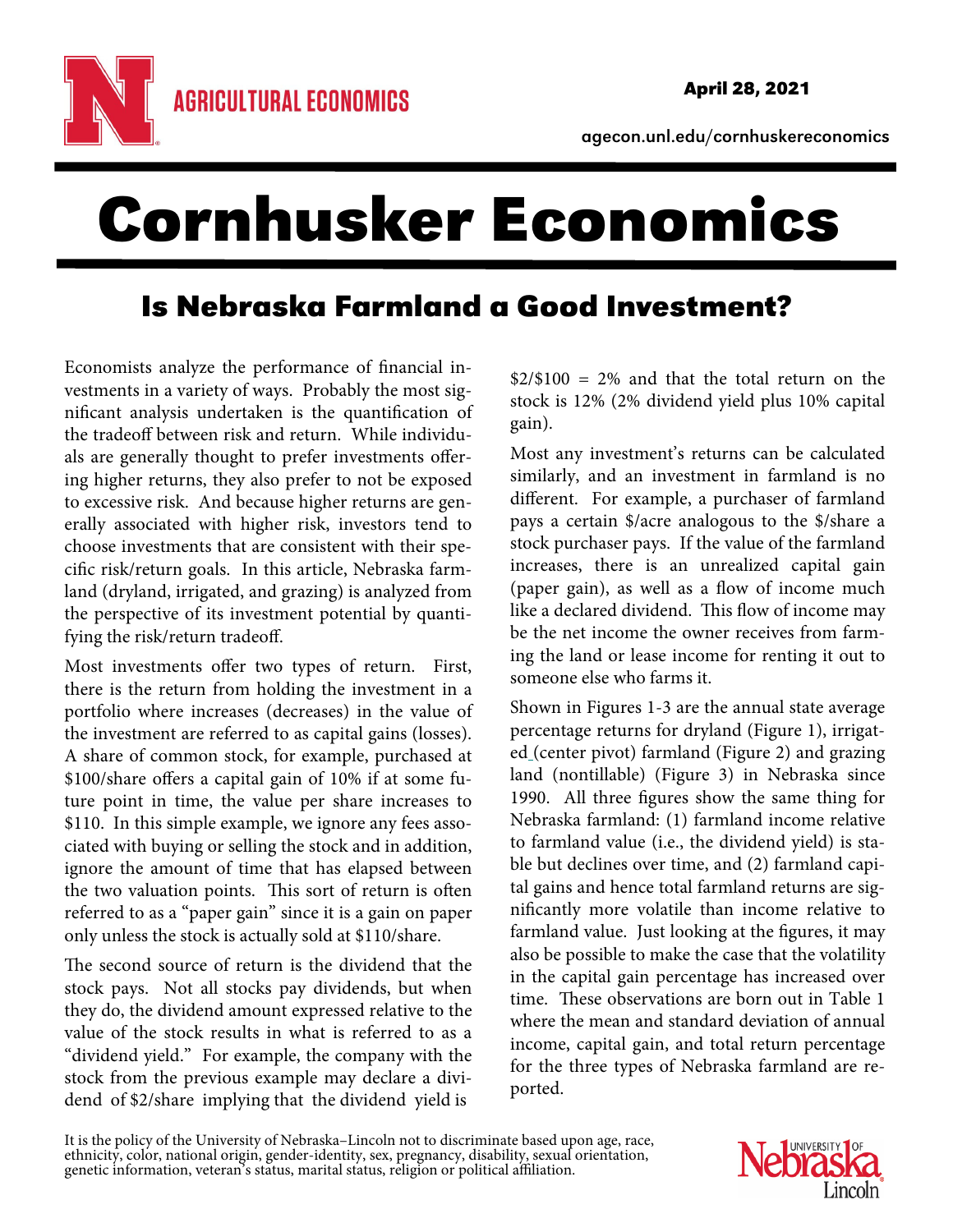The statistics in Table 1 speak to the risk/return tradeoff discussed above and inherent in all investments. It should be noted that there are numerous ways to quantify the risk in an investment including but not limited to variance, standard deviation, and Beta. Standard deviation is used here since it has the advantage of being in the same units as return (i.e., percentage). Not surprisingly, total returns are highest for irrigated farmland (11.23%) followed by dryland (10.92%), and then grazing land (10.00%). In terms of risk, the standard deviation is highest for irrigated farmland (10.24%), dryland (10.02%), and grazing land (8.61%). In general, the capital gain volatility for each type of farmland is a significant multiple of the income volatility. For example, capital gain standard deviation is 9 times that of income standard deviation for dryland  $(10.00\%/1.11\% = 9.01)$ . These multiples highlight the capital gain risk relative to the income risk for each farmland type. Clearly, the volatility in total farmland returns emanates principally from the capital gain return.

The statistics in Table 1 speak to the risk/return tradeoff discussed above and inherent in all investments. It should be noted that there are numerous ways to quantify the risk in an investment including but not limited to variance, standard deviation, and Beta1. Standard deviation is used here since it has the advantage of being in the same units as return (i.e., percentage). Not surprisingly, total returns are highest for irrigated farmland (11.23%) followed by dryland (10.92%), and then grazing land (10.00%). In terms of risk, the standard deviation is highest for irrigated farmland (10.24%), dryland (10.02%), and grazing land (8.61%). In general, the capital gain volatility for each type of farmland is a significant multiple of the income volatility. For example, capital gain standard deviation is 9 times that of income standard deviation for dryland  $(10.00\%/1.11\% = 9.01)$ . These multiples highlight the capital gain risk relative to the

\_\_\_\_\_\_\_\_\_\_\_\_\_\_\_\_\_\_\_

income risk for each farmland type. Clearly, the volatility in total farmland returns emanates principally from the capital gain return.

So, how does an investment in Nebraska farmland compare to other investments? An investment in the S&P 500 over the same length of time as the farmland data suggests an average annual return of 10.59% which is pretty consistent with Nebraska farmland of all types (see Table 1). However, the risk in the S&P 500, as measured by the standard deviation of annual returns over the same length of time, is about 16.69%. This implies that stock market returns, on average, are more volatile than Nebraska farmland. The standard deviation multiples are 1.67 (dryland), 1.63 (irrigated farmland), and 1.94 (grazing land). Perhaps this is why Bill Gates (Burbach 2021) and Ted Turner (Hammel 2018) are Nebraska's largest farmland owners: similar returns to the stock market, but less risk.

#### **References**

- University of Nebraska–Lincoln. Nebraska Farm Real Estate Market Highlights Survey and Report. Nebraska Farm Real Estate Market Developments Highlights 1990-2020.
- Hammel, P. (2018, December 3). Ted Turner purchases more grazing land in Nebraska. Omaha World Herald.
- Burbach, C. (2021, January 25). Bill Gates' 20,000 acres in Nebraska help make him the top farmland owner in the U.S. Omaha World Herald.

<sup>1</sup> Beta is a measure of the systematic risk of a security compared to the market as a whole with larger values consistent with more risky securities. Betas for Nebraska farmland were estimated for this study to be about -0.114 (dryland), -0.122 (irrigated farmland) and -0.088 (grazing land) on average over the 1990 to 2020 period. For comparison, the 5 year monthly average Beta for John Deere common stock is 1.07. The fact that Nebraska farmland has a negative beta implies significantly less risk than the stock market and a rare investment whose correlation with the stock market is negative.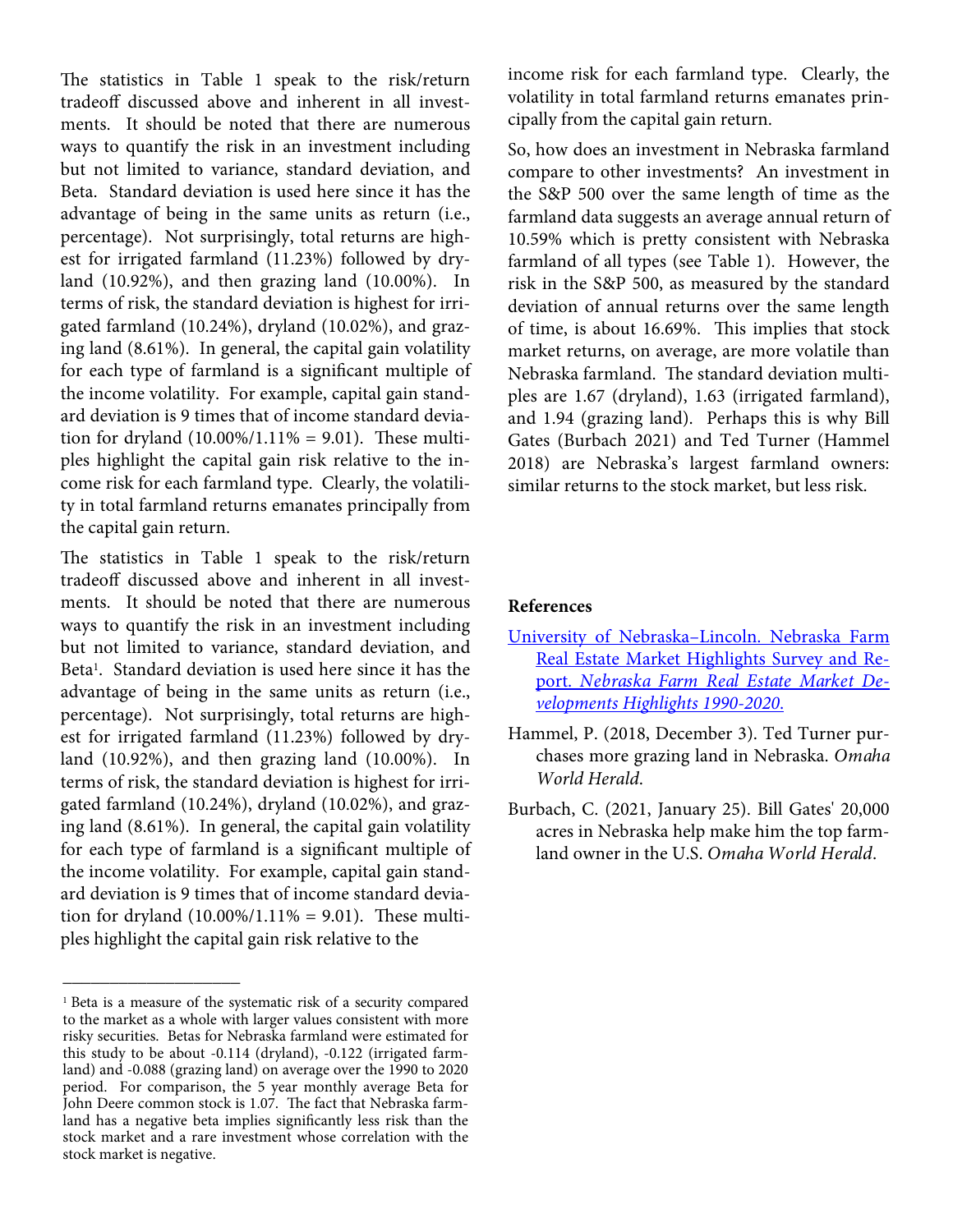

Source: UNL Nebraska Farm Real Estate Market Surveys, 1990-2020.

**Figure 1.** Nebraska dryland farmland income, capital gain, and total return in percent, 1990-2020.



Source: UNL Nebraska Farm Real Estate Market Surveys, 1990-2020.

**Figure 2**. Nebraska irrigated farmland income, capital gain, and total return in percent, 1990-2020.